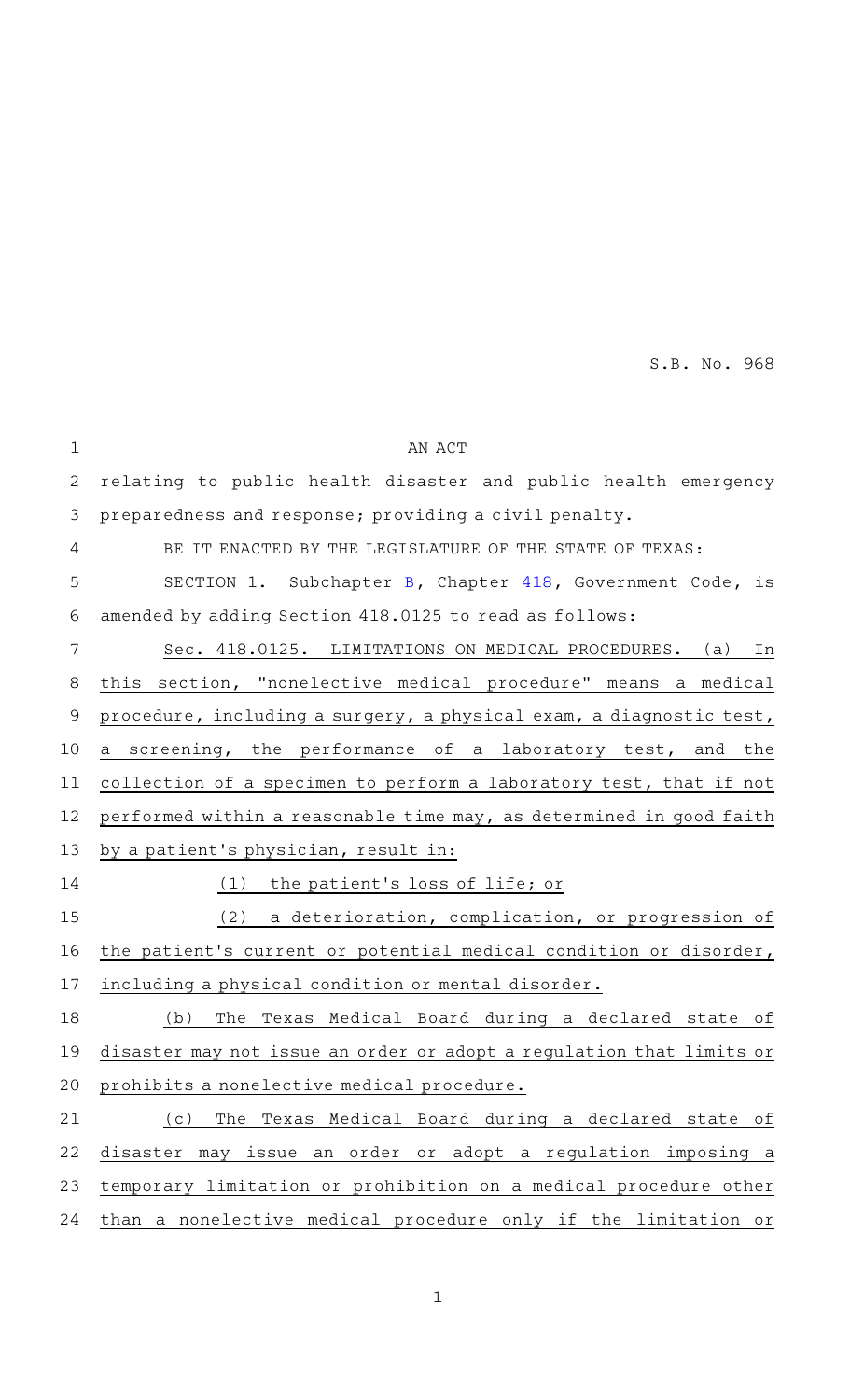prohibition is reasonably necessary to conserve resources for nonelective medical procedures or resources needed for disaster response. An order issued or regulation adopted under this subsection may not continue for more than 15 days unless renewed by the board. (d)AAA person subject to an order issued or regulation adopted under this section who in good faith acts or fails to act in accordance with that order or regulation is not civilly or criminally liable and is not subject to disciplinary action for that act or failure to act. (e) The immunity provided by Subsection (d) is in addition to any other immunity or limitation of liability provided by law.  $(f)$  Notwithstanding any other law, this section does not create a civil, criminal, or administrative cause of action or liability or create a standard of care, obligation, or duty that provides the basis for a cause of action for an act or omission under this section. SECTION 2. Subchapter  $C$ , Chapter [418](http://www.statutes.legis.state.tx.us/GetStatute.aspx?Code=GV&Value=418&Date=6/1/2021), Government Code, is amended by adding Section 418.0435 to read as follows: Sec. 418.0435. PERSONAL PROTECTIVE EQUIPMENT CONTRACTS. (a) The division shall enter into a contract with a manufacturer or wholesale distributor of personal protective equipment that guarantees a set amount and stocked supply of the equipment for use during a public health disaster declared under Section 81.0813, Health and Safety Code. (b) The division may purchase personal protective equipment under a contract described by Subsection (a) only if the division 1 2 3 4 5 6 7 8 9 10 11 12 13 14 15 16 17 18 19 20 21 22 23 24 25 26 27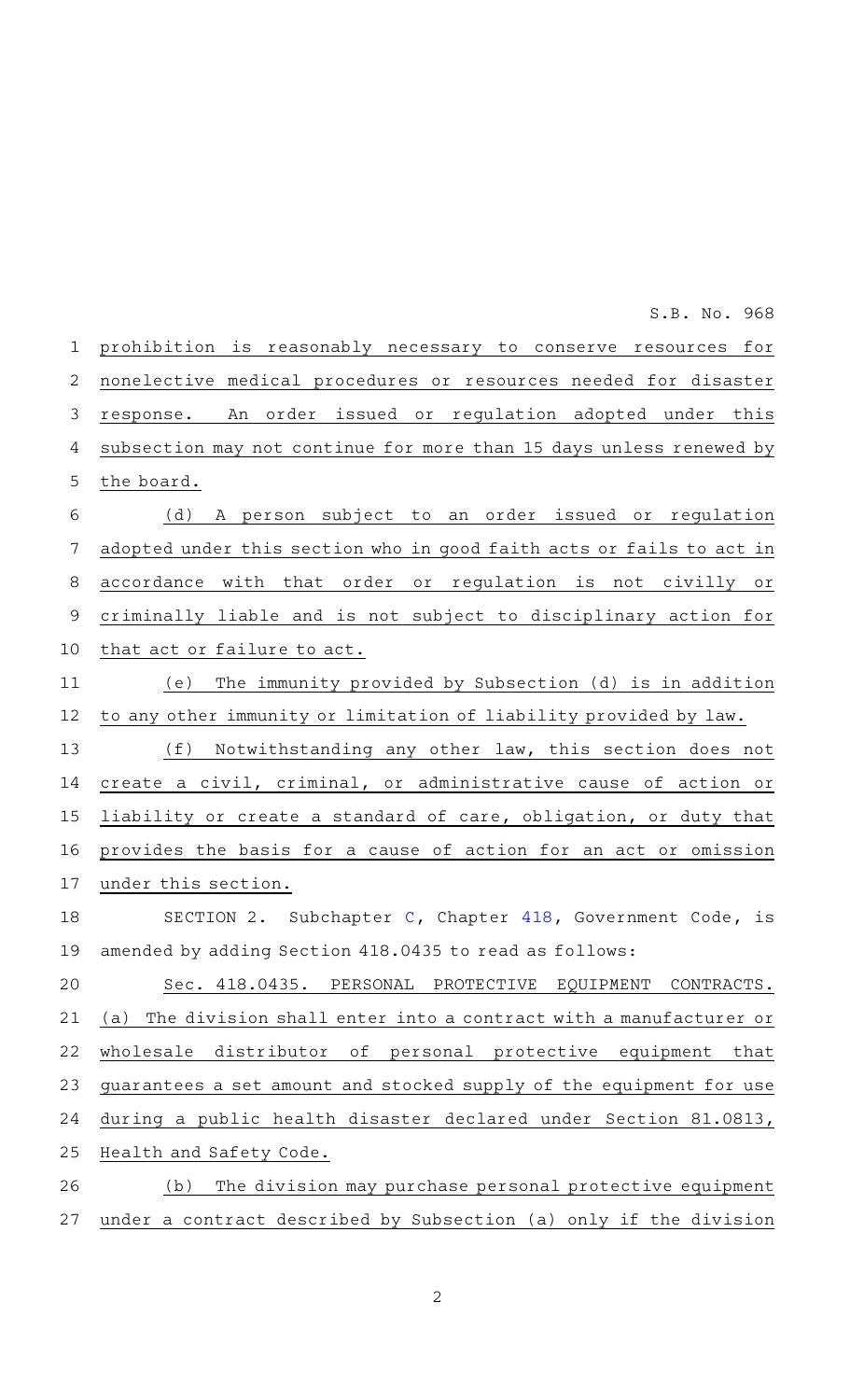| 1           | determines the state's supply of personal protective equipment will |
|-------------|---------------------------------------------------------------------|
| 2           | be insufficient based on an evaluation of the personal protective   |
| 3           | equipment:                                                          |
| 4           | held in reserve in this state; and<br>(1)                           |
| 5           | (2)<br>supplied by or expected to be supplied by the                |
| 6           | federal government.                                                 |
| 7           | The division shall pursue all available federal funding<br>(c)      |
| 8           | to cover the costs of personal protective equipment purchased under |
| $\mathsf 9$ | a contract described by Subsection (a).                             |
| 10          | (d)<br>In entering into a contract under Subsection (a), the        |
| 11          | division shall ensure that the manufacturer is located in the       |
| 12          | United States to the extent practicable.                            |
| 13          | SECTION 3. Subchapter E, Chapter 418, Government Code, is           |
| 14          | amended by adding Section 418.1085 to read as follows:              |
| 15          | Sec. 418.1085. LIMITATIONS<br>ON<br>CONSTRUCTION<br>AND<br>RELATED  |
| 16          | SERVICES. The presiding officer of the governing body of a          |
| 17          | political subdivision may not issue an order during a declared      |
| 18          | state of disaster or local disaster to address a pandemic disaster  |
|             | 19 that would limit or prohibit:                                    |
| 20          | housing and commercial construction activities,<br>(1)              |
| 21          | including related activities involving the sale, transportation,    |
| 22          | and installation of manufactured homes;                             |
| 23          | (2) the provision of governmental services for title                |
| 24          | searches, notary services, and recording services in support of     |
| 25          | mortgages and real estate services and transactions;                |
| 26          | residential and commercial real estate services,<br>(3)             |
| 27          | including settlement services; or                                   |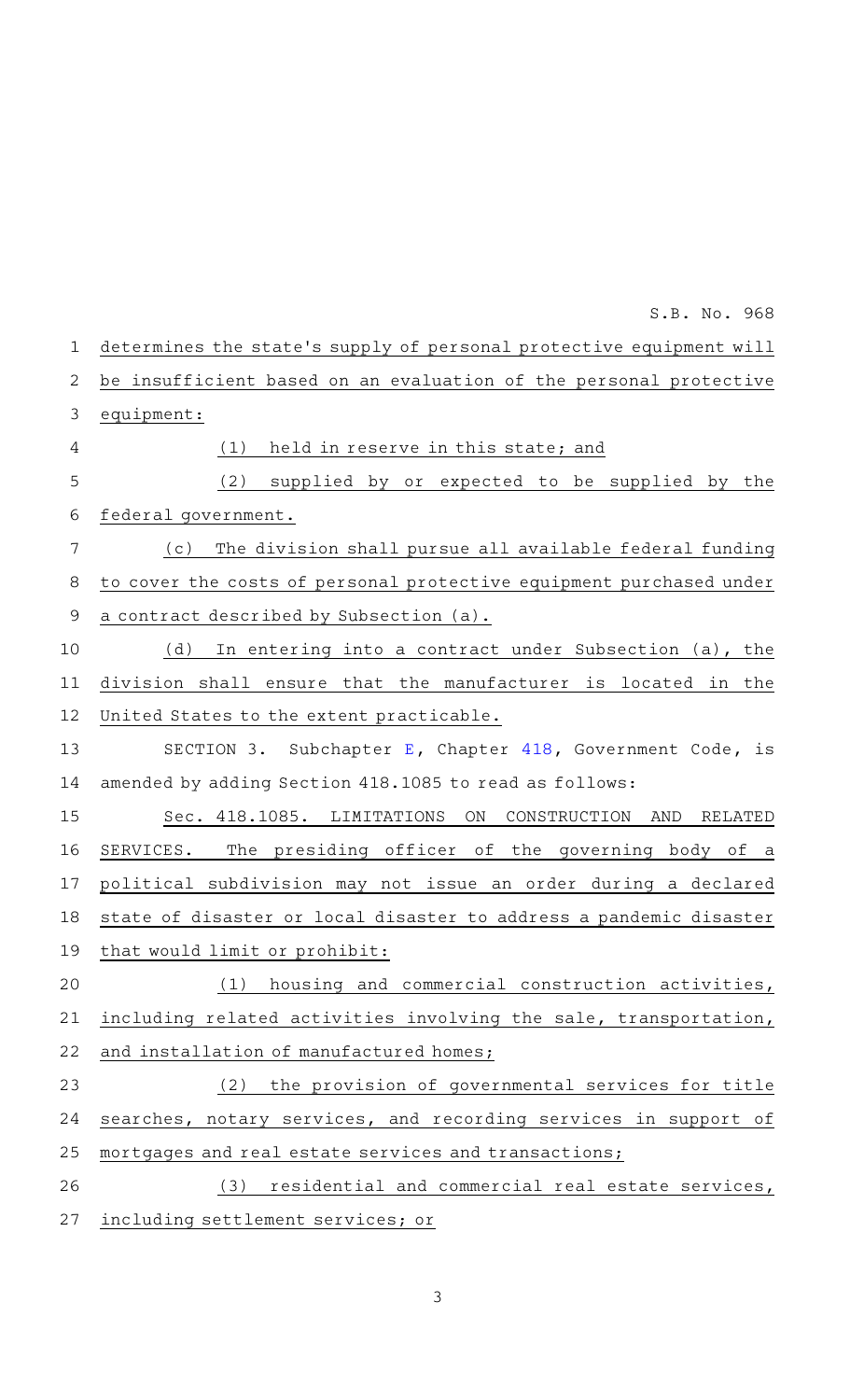| $\mathbf 1$    | essential maintenance, manufacturing, design,<br>(4)                      |
|----------------|---------------------------------------------------------------------------|
| $\overline{2}$ | operation, inspection, security, and construction services for            |
| 3              | essential products, services, and supply chain relief efforts.            |
| 4              | Subchapter H, Chapter 418, Government Code, is<br>SECTION 4.              |
| 5              | amended by adding Section 418.1861 to read as follows:                    |
| 6              | Sec. 418.1861. DISEASE PREVENTION INFORMATION SYSTEM.<br>(a)              |
| 7              | The Department of State Health Services, using existing resources,        |
| 8              | shall develop and implement a disease prevention information system       |
| $\mathcal{G}$  | for dissemination of immunization information during a declared           |
| 10             | state of disaster or local state of disaster.                             |
| 11             | During a declared state of disaster or local state of<br>(b)              |
| 12             | disaster, the Department of State Health Services shall ensure that       |
| 13             | educational materials regarding immunizations are available to            |
| 14             | local health authorities in this state for distribution to:               |
| 15             | (1)<br>public and private schools;                                        |
| 16             | (2)<br>child-care facilities<br>defined<br>by<br>Section<br>as            |
| 17             | 42.002, Human Resources Code;                                             |
| 18             | (3)<br>community centers offering youth services<br>and                   |
| 19             | programs;                                                                 |
| 20             | community centers offering services and programs<br>(4)                   |
| 21             | populations, including communities<br>vulnerable<br>оf<br>$color$ ,<br>to |
| 22             | low-income individuals, and elderly individuals;                          |
| 23             | (5)<br>local health care providers; and                                   |
| 24             | (6)<br>veterans homes as defined by Section 164.002,                      |
| 25             | Natural Resources Code.                                                   |
| 26             | (c)<br>The educational materials must include:                            |
| 27             | the most recent immunization schedules by age as<br>(1)                   |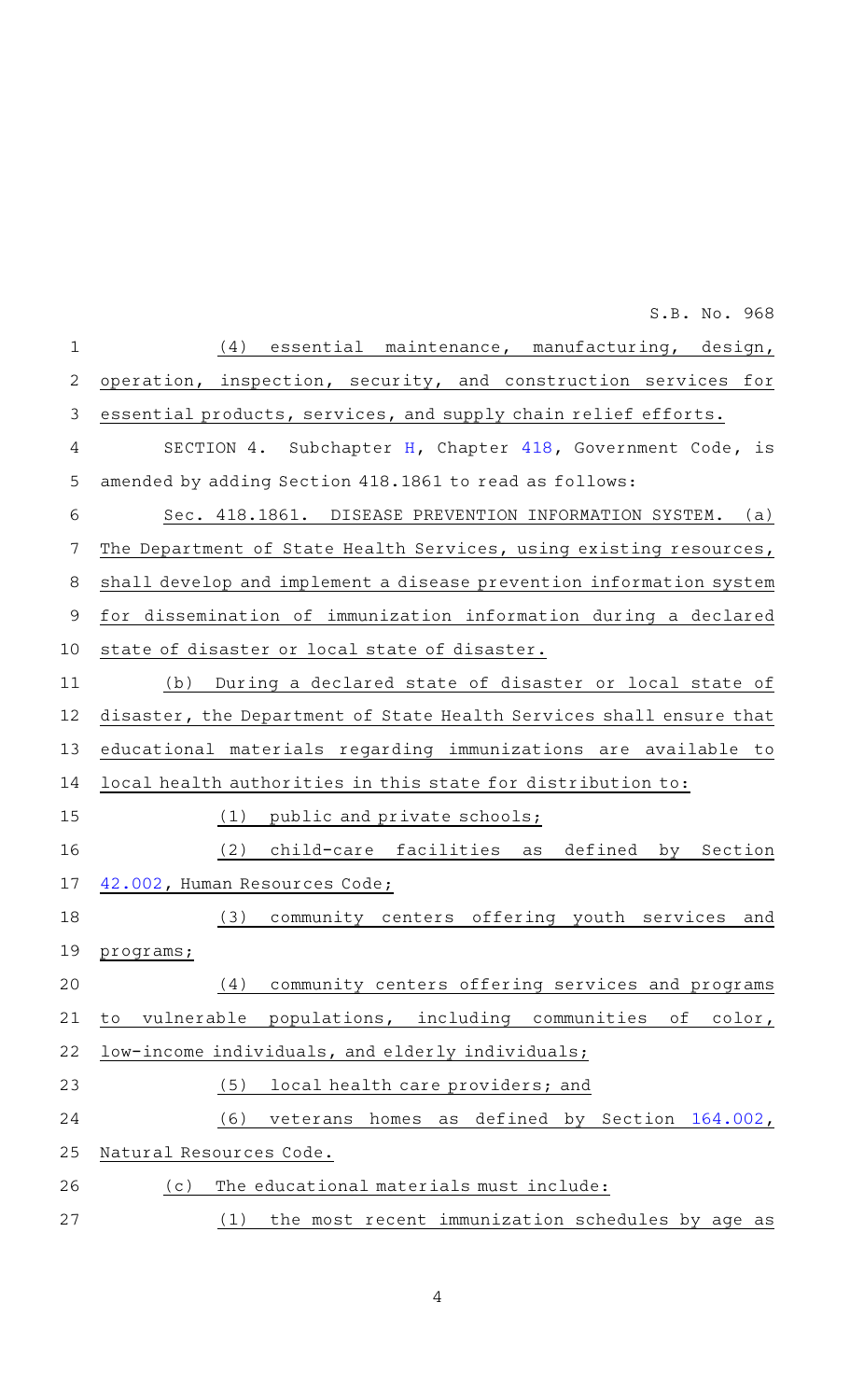|                | S.B. No. 968                                                       |
|----------------|--------------------------------------------------------------------|
| $\mathbf 1$    | recommended by the Centers for Disease Control and Prevention; and |
| $\overline{2}$ | (2)<br>locations, if any, of local health care providers           |
| 3              | that offer immunizations.                                          |
| 4              | SECTION 5. Chapter 418, Government Code, is amended by             |
| 5              | adding Subchapter J to read as follows:                            |
| 6              | SUBCHAPTER J. WELLNESS CHECKS FOR MEDICALLY FRAGILE INDIVIDUALS    |
| 7              | DURING CERTAIN EMERGENCIES                                         |
| 8              | Sec. 418.301. DEFINITIONS. In this subchapter:                     |
| 9              | (1) "Commission" means the Health and Human Services               |
| 10             | Commission.                                                        |
| 11             | (2) "Department" means the Department of State Health              |
| 12             | Services.                                                          |
| 13             | "Emergency assistance registry" means<br>(3)<br>the                |
| 14             | registry maintained by the division that provides local emergency  |
| 15             | planners and emergency responders with additional information on   |
| 16             | the needs of certain individuals in their communities.             |
| 17             | "First responder" means any federal, state, or<br>(4)              |
| 18             | local personnel who may respond to a disaster, including:          |
| 19             | public health and public safety personnel;<br>(A)                  |
| 20             | commissioned law enforcement personnel;<br>(B)                     |
| 21             | (C)<br>protection personnel, including<br>fire                     |
| 22             | volunteer firefighters;                                            |
| 23             | medical services<br>(D)<br>personnel,<br>emergency                 |
| 24             | including hospital emergency facility staff;                       |
| 25             | a member of the National Guard; or<br>(E)                          |
| 26             | (F)<br>a member of the Texas State Guard.                          |
| 27             | fragile<br>individual"<br>(5)<br>"Medically<br>means<br>any        |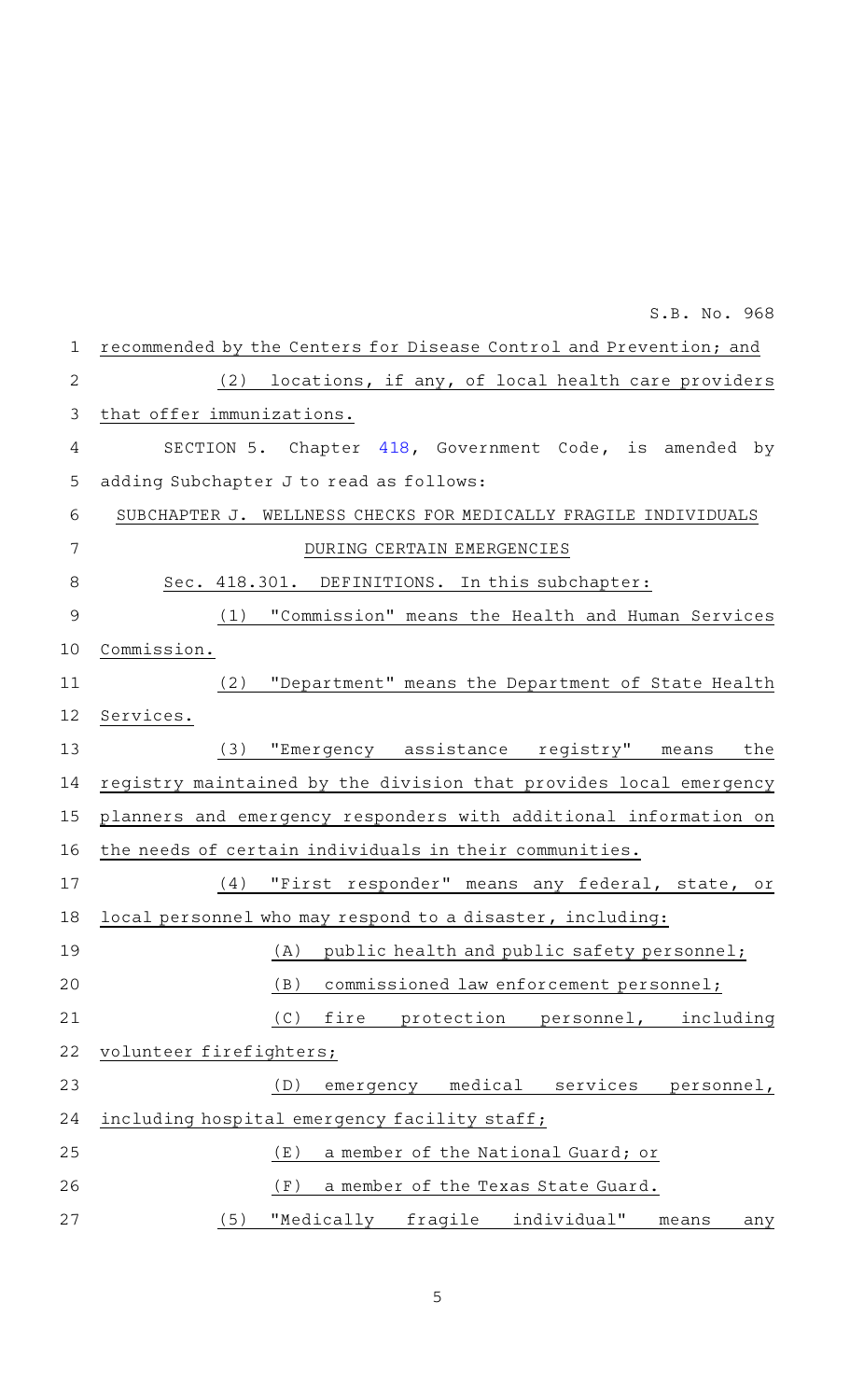| $\mathbf 1$    | individual who, during a time of disaster or emergency, would be   |
|----------------|--------------------------------------------------------------------|
| $\mathbf{2}$   | particularly vulnerable because of a medical condition, including  |
| 3              | individuals:                                                       |
| 4              | with Alzheimer's disease and other related<br>(A)                  |
| 5              | disorders;                                                         |
| 6              | (B)<br>receiving dialysis services;                                |
| 7              | who are diagnosed with a debilitating chronic<br>(C)               |
| 8              | illness;                                                           |
| $\overline{9}$ | who are dependent on oxygen treatment; and<br>(D)                  |
| 10             | (E)<br>who<br>have medical conditions that require                 |
| 11             | 24-hour supervision from a skilled nurse.                          |
| 12             | Sec. 418.302. MEDICALLY FRAGILE<br>INDIVIDUAL DESIGNATION.         |
| 13             | The division shall develop a process for designating individuals   |
| 14             | who are included in the emergency assistance registry as medically |
| 15             | fragile for the purposes of this chapter.                          |
| 16             | Sec. 418.303. EMERGENCY ASSISTANCE REGISTRY ACCESS.<br>The         |
| 17             | division shall authorize the following persons to access<br>the    |
| 18             | emergency assistance registry to assist medically fragile          |
| 19             | individuals during an event described by Section 418.305:          |
| 20             | the commission;<br>(1)                                             |
| 21             | (2)<br>the department;                                             |
| 22             | (3)<br>first responders;                                           |
| 23             | (4)<br>local governments; and                                      |
| 24             | (5)<br>local health departments.                                   |
| 25             | Sec. 418.304. REQUIRED WELLNESS CHECK. The division shall          |
| 26             | collaborate with the persons authorized to access the emergency    |
| 27             | assistance registry under Section 418.303 and with applicable      |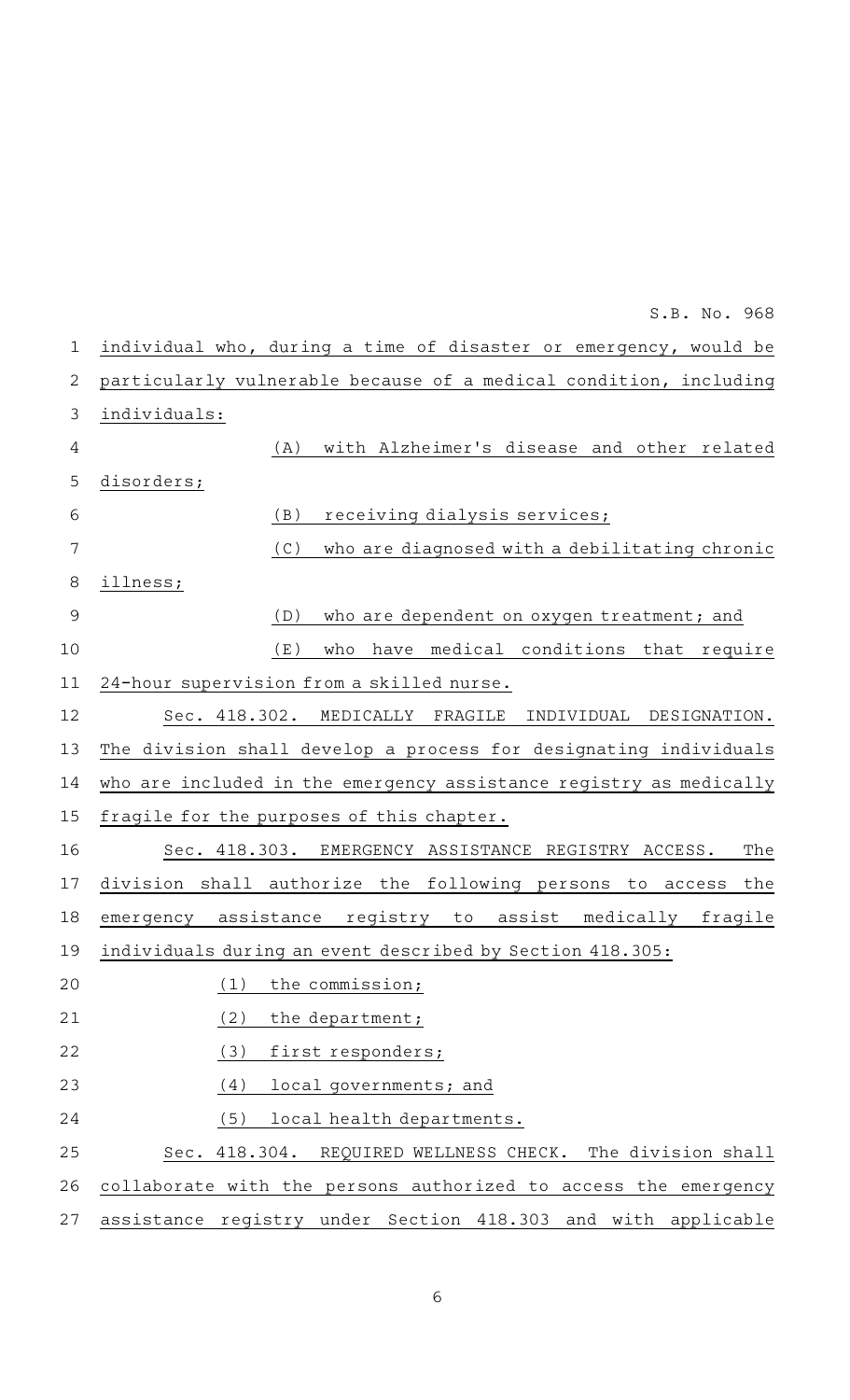municipalities and counties to ensure that a wellness check is conducted on each medically fragile individual listed in the emergency assistance registry and located in an area that experiences an event described by Section 418.305 to ensure the individual has:  $(1)$  continuity of care; and (2) the ability to continue using electrically powered medical equipment, if applicable. Sec. 418.305. EVENTS REQUIRING WELLNESS CHECKS. (a) The division, in collaboration with the commission and the department, shall adopt rules regarding which events require a wellness check, including:  $(1)$  an extended power, water, or gas outage; (2) a state of disaster declared under this chapter; or (3) any other event considered necessary by the commission, the department, or the division. (b) If more than one disaster is declared for the same event, or the same event qualifies as an event requiring a wellness check for multiple reasons under Subsection (a), only one wellness check is required to be conducted under this subchapter. Sec. 418.306. REQUIREMENTS FOR WELLNESS CHECK. (a) The division, in collaboration with the commission and the department, by rule shall develop minimum standards for conducting wellness checks. Each county and municipality shall adopt procedures for conducting wellness checks in compliance with the minimum standards. 1 2 3 4 5 6 7 8 9 10 11 12 13 14 15 16 17 18 19 20 21 22 23 24 25 26 27

S.B. No. 968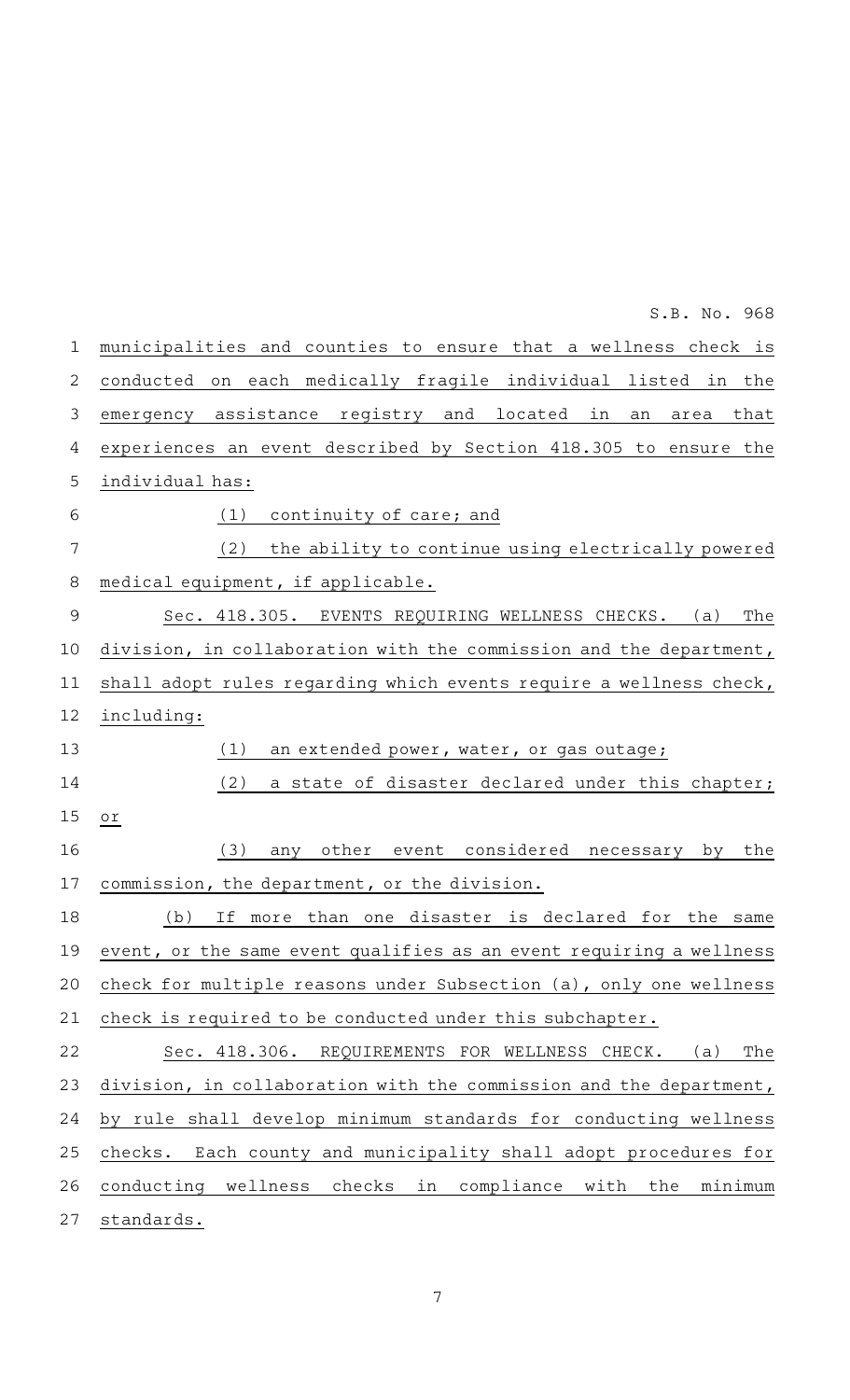|              | S.B. No. 968                                                              |
|--------------|---------------------------------------------------------------------------|
| $\mathbf 1$  | A wellness check on a medically fragile individual under<br>(b)           |
| $\mathbf{2}$ | this subchapter must:                                                     |
| 3            | (1)<br>include:                                                           |
| 4            | an automated telephone call and text to the<br>(A)                        |
| 5            | individual;                                                               |
| $\sqrt{6}$   | personalized telephone call<br>(B)<br>the<br>a<br>to                      |
| 7            | individual; and                                                           |
| $\,8\,$      | (C)<br>the individual is unresponsive<br>if<br>to a                       |
| $\mathsf 9$  | telephone call under Paragraph (B), an in-person wellness check;          |
| 10           | and                                                                       |
| 11           | (2)<br>conducted in accordance with the<br>minimum<br>be                  |
| 12           | standards prescribed by division rule and the procedures of the           |
| 13           | applicable county or municipality.                                        |
| 14           | A wellness<br>check<br>(c)<br>be<br>conducted<br>must<br>as<br>soon<br>as |
| 15           | practicable but not later than 24 hours after the event requiring a       |
| 16           | wellness check occurs.                                                    |
| 17           | The division, in collaboration with<br>Sec. 418.307.<br>RULES.            |
| 18           | the commission and the department, shall adopt rules to implement         |
| 19           | this subchapter.                                                          |
| 20           | SECTION 6. The heading to Subtitle D, Title 2, Health and                 |
| 21           | Safety Code, is amended to read as follows:                               |
| 22           | SUBTITLE D. PREVENTION, CONTROL, AND REPORTS OF DISEASES; PUBLIC          |
| 23           | HEALTH DISASTERS AND EMERGENCIES                                          |
| 24           | SECTION 7. The heading to Chapter 81, Health and Safety                   |
| 25           | Code, is amended to read as follows:                                      |
| 26           | CHAPTER 81. COMMUNICABLE DISEASES; PUBLIC HEALTH DISASTERS; PUBLIC        |
| 27           | HEALTH EMERGENCIES                                                        |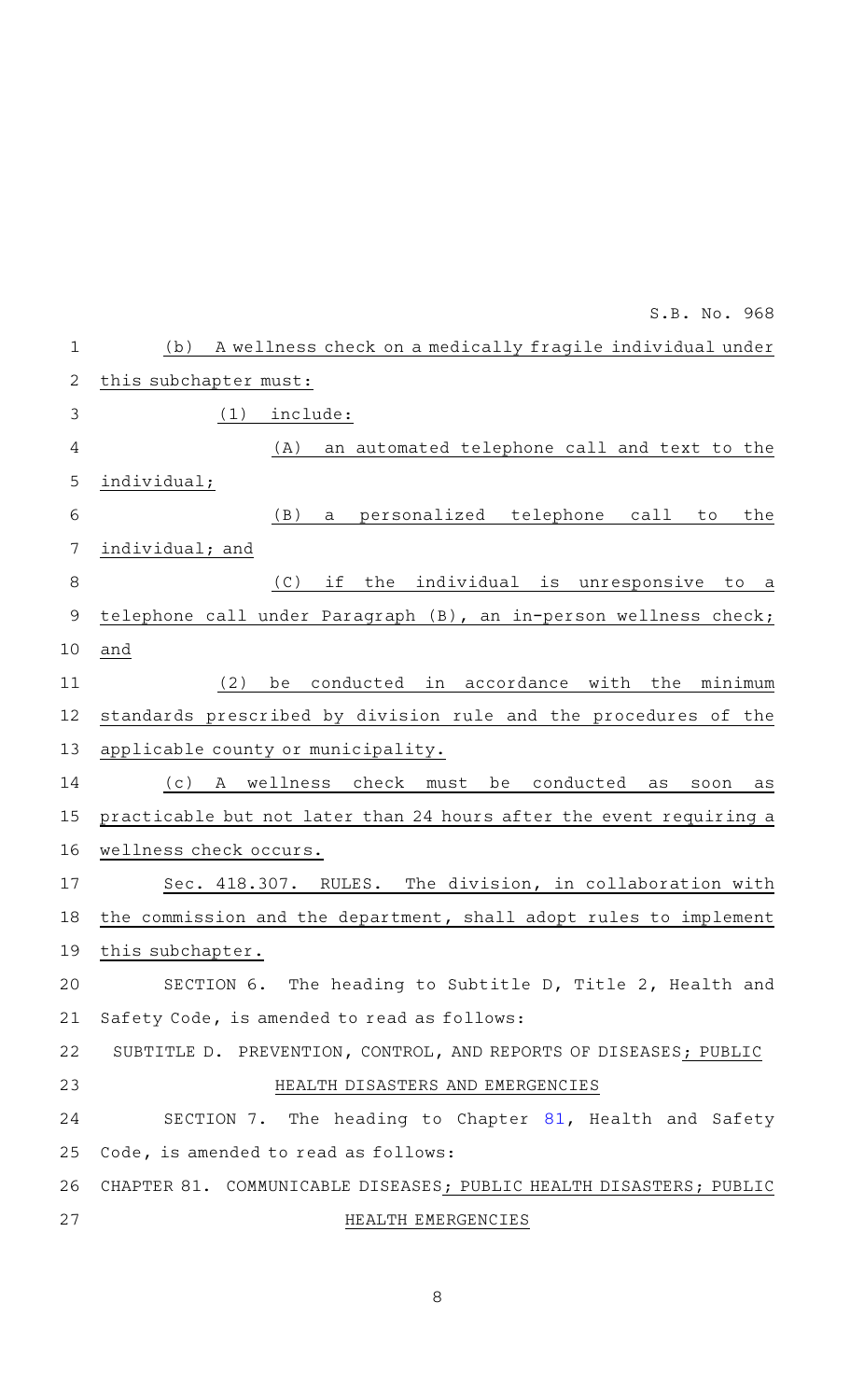SECTION 8. Section [81.003](http://www.statutes.legis.state.tx.us/GetStatute.aspx?Code=HS&Value=81.003&Date=6/1/2021), Health and Safety Code, is amended by amending Subdivision (7) and adding Subdivision (7-a) to read as follows: (7) "Public health disaster" means:  $(A)$  a declaration by the governor of a state of disaster; and (B) a determination by the commissioner that there exists an immediate threat from a communicable disease, health condition, or chemical, biological, radiological, or electromagnetic exposure that: (i) poses a high risk of death or serious harm [<del>long-term disability</del>] to the public [a large number of people]; and (ii) creates a substantial risk of harmful public exposure [because of the disease 's high level of contagion the method by which the disease is transmitted]. (7-a) "Public health emergency" means a determination by the commissioner, evidenced in an emergency order issued by the commissioner, that there exists an immediate threat from a communicable disease, health condition, or chemical, biological, radiological, or electromagnetic exposure that: (A) potentially poses a risk of death or severe illness or harm to the public; and (B) potentially creates a substantial risk of harmful exposure to the public. SECTION 9. The heading to Subchapter [B](http://www.statutes.legis.state.tx.us/GetStatute.aspx?Code=HS&Value=81.021&Date=6/1/2021), Chapter  $81$ , Health and Safety Code, is amended to read as follows: 1 2 3 4 5 6 7 8 9 10 11 12 13 14 15 16 17 18 19 20 21 22 23 24 25 26 27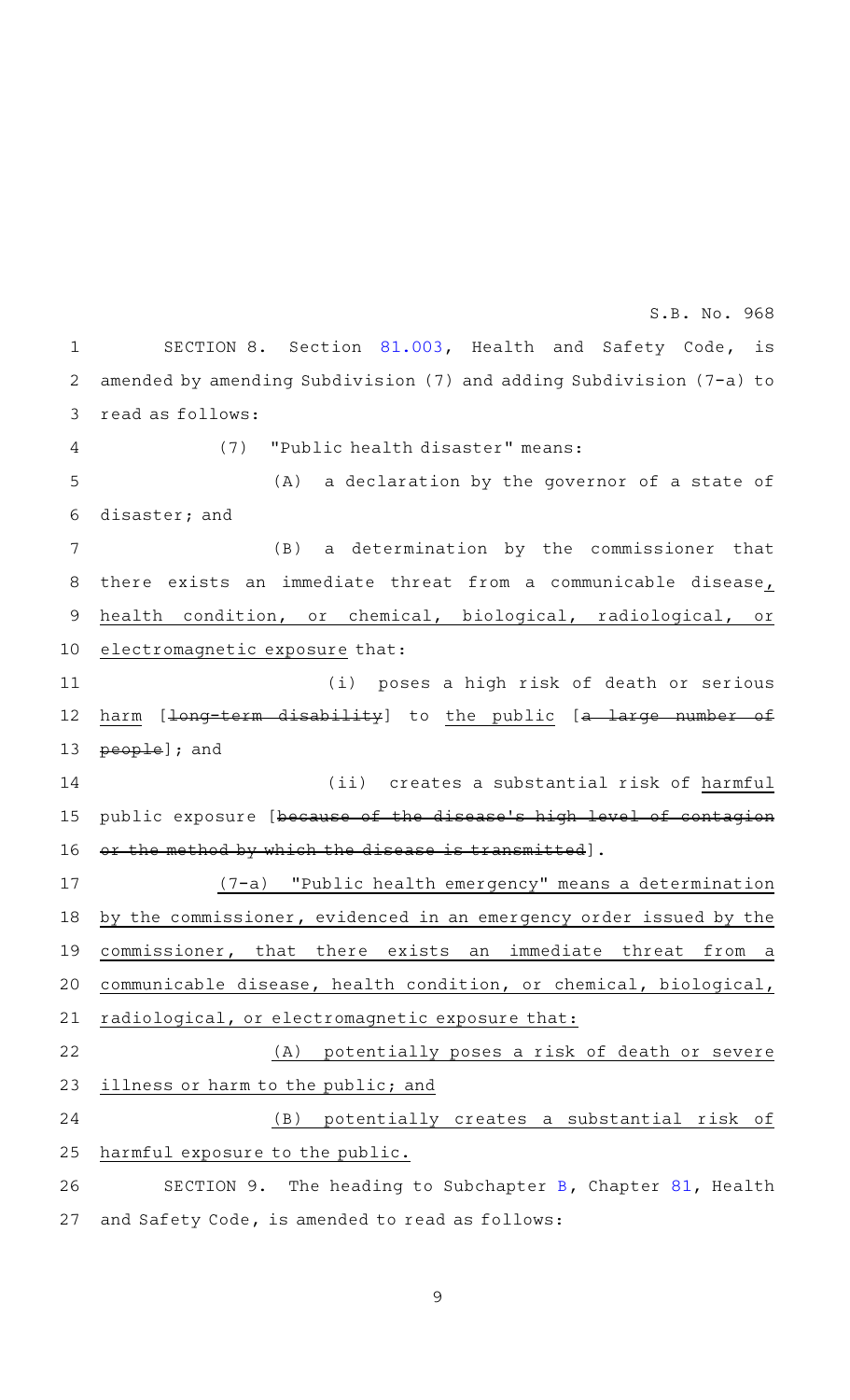SUBCHAPTER B. PREVENTION AND PREPAREDNESS SECTION 10. Section [81.044](http://www.statutes.legis.state.tx.us/GetStatute.aspx?Code=HS&Value=81.044&Date=6/1/2021), Health and Safety Code, is amended by adding Subsection (b-1) to read as follows:  $(b-1)$  In this subsection, "cycle threshold value" means for a communicable disease test the number of thermal cycles required for the fluorescent signal to exceed that of the background and cross the threshold for a positive test. The executive commissioner shall require the reports of polymerase chain reaction tests from clinical or hospital laboratories to contain the cycle threshold values and their reference ranges. SECTION 11. Section [81.081](http://www.statutes.legis.state.tx.us/GetStatute.aspx?Code=HS&Value=81.081&Date=6/1/2021), Health and Safety Code, is amended to read as follows: Sec. 81.081. DEPARTMENT'S DUTY. The department is the preemptive authority for purposes of this chapter and shall coordinate statewide or regional efforts to protect public health. The department shall collaborate with local elected officials, including county and municipal officials, [impose control measures] to prevent the spread of disease and [in the exercise its power to] protect the public health. S[E](http://www.statutes.legis.state.tx.us/GetStatute.aspx?Code=HS&Value=81.081&Date=6/1/2021)CTION 12. Subchapter E, Chapter [81,](http://www.statutes.legis.state.tx.us/GetStatute.aspx?Code=HS&Value=81&Date=6/1/2021) Health and Safety Code, is amended by adding Sections 81.0813, 81.0814, and 81.0815 to read as follows: Sec. 81.0813. AUTHORITY TO DECLARE PUBLIC HEALTH DISASTER OR ORDER PUBLIC HEALTH EMERGENCY. (a) The commissioner may declare a statewide or regional public health disaster or order a statewide or regional public health emergency if the commissioner determines an occurrence or threat to public health is imminent. The 1 2 3 4 5 6 7 8 9 10 11 12 13 14 15 16 17 18 19 20 21 22 23 24 25 26 27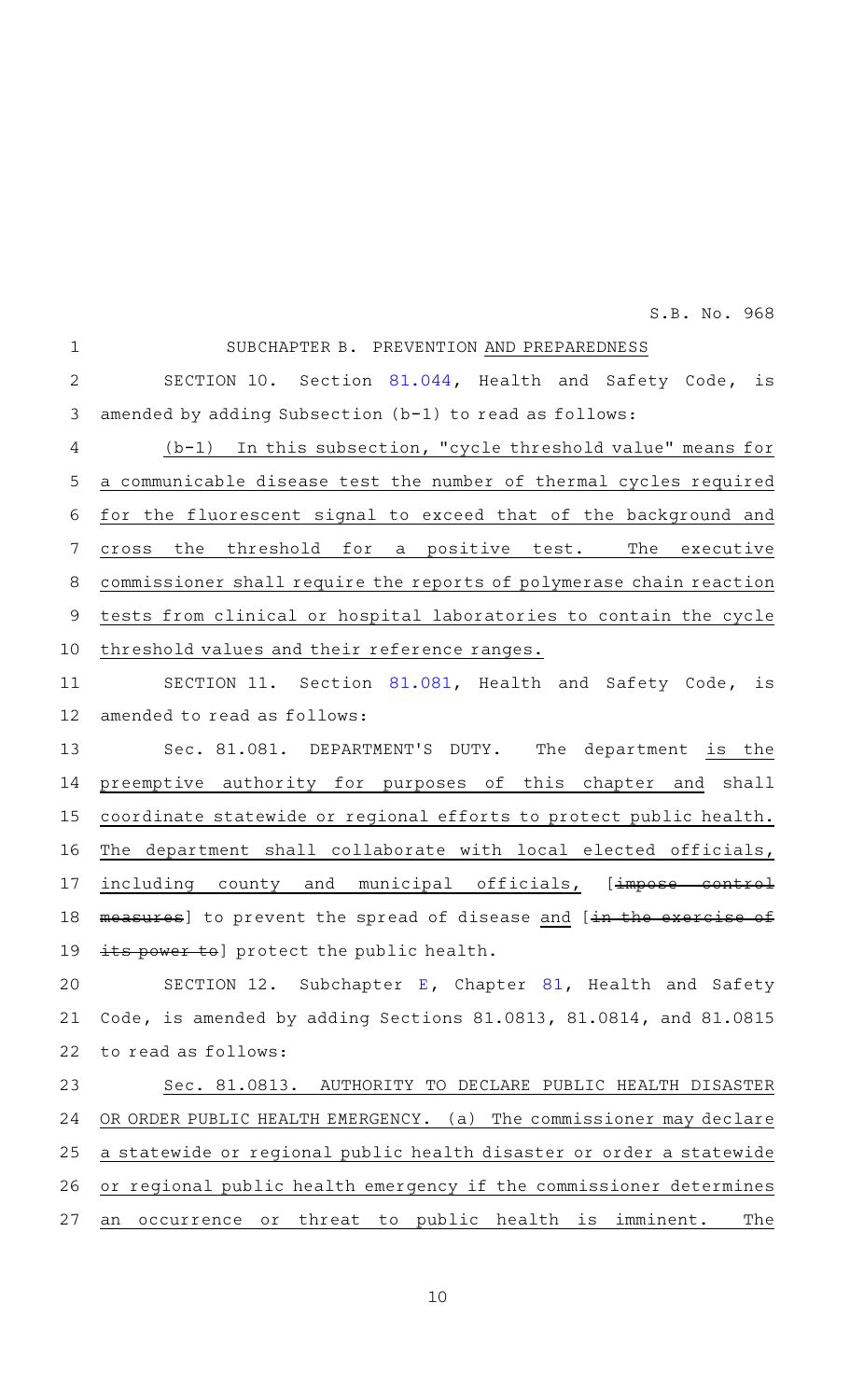commissioner may declare a public health disaster only if the governor declares a state of disaster under Chapter [418,](http://www.statutes.legis.state.tx.us/GetStatute.aspx?Code=GV&Value=418&Date=6/1/2021) Government Code, for the occurrence or threat. (b) Except as provided by Subsection  $(c)$ , a public health disaster or public health emergency continues until the governor or commissioner terminates the disaster or emergency on a finding that:  $(1)$  the threat or danger has passed; or (2) the disaster or emergency has been managed to the extent emergency conditions no longer exist. (c)AAA public health disaster or public health emergency expires on the 30th day after the date the disaster or emergency is declared or ordered by the commissioner. A public health disaster may only be renewed by the legislature or by the commissioner with the approval of a designated legislative oversight board that has been granted authority under a statute enacted by the legislature to approve the renewal of a public health disaster declaration. Each renewal period may not exceed 30 days. (d) A declaration or order issued under this section must include: (1) a description of the nature of the disaster or emergency; (2) a designation of the area threatened by the disaster or emergency; (3) a description of the condition that created the disaster or emergency; and  $(4)$  if applicable: 1 2 3 4 5 6 7 8 9 10 11 12 13 14 15 16 17 18 19 20 21 22 23 24 25 26 27 S.B. No. 968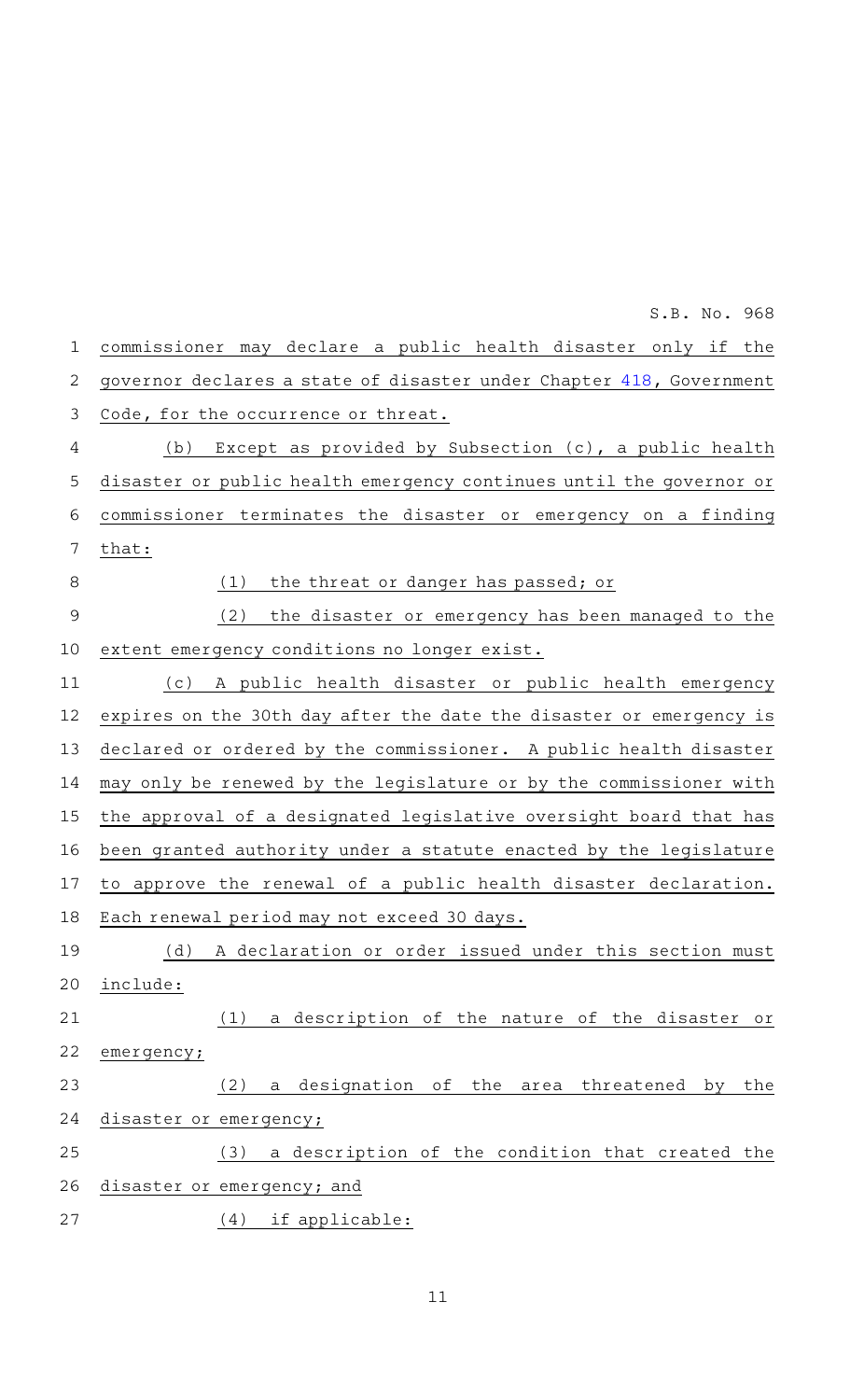(A) the reason for renewing the disaster or emergency; or (B) the reason for terminating the disaster or emergency. (e) A declaration or order issued under this section must be disseminated promptly by means intended to bring its contents to the public's attention. A statewide or regional declaration or order shall be filed promptly with the office of the governor and the secretary of state. A regional declaration or order shall be filed with the county clerk or municipal secretary in each area to which it applies, unless the circumstances attendant on the disaster or emergency prevent or impede the filing. Sec. 81.0814. CONSULTATION WITH TASK FORCE ON INFECTIOUS DISEASE PREPAREDNESS AND RESPONSE. After declaring a public health disaster or ordering a public health emergency, the commissioner shall consult with the Task Force on Infectious Disease Preparedness and Response, including any subcommittee the task force forms to aid in the rapid assessment of response efforts. Sec. 81.0815. FAILURE TO REPORT; CIVIL PENALTY. (a) A health care facility that fails to submit a report required by the department under a public health disaster is liable to this state for a civil penalty of not more than \$1,000 for each failure. 1 2 3 4 5 6 7 8 9 10 11 12 13 14 15 16 17 18 19 20 21 22

(b) The attorney general at the request of the department may bring an action to collect a civil penalty imposed under this section. 23 24 25

SECTION 13. Sections [161.00705\(](http://www.statutes.legis.state.tx.us/GetStatute.aspx?Code=HS&Value=161.00705&Date=6/1/2021)a) and (c), Health and Safety Code, are amended to read as follows: 26 27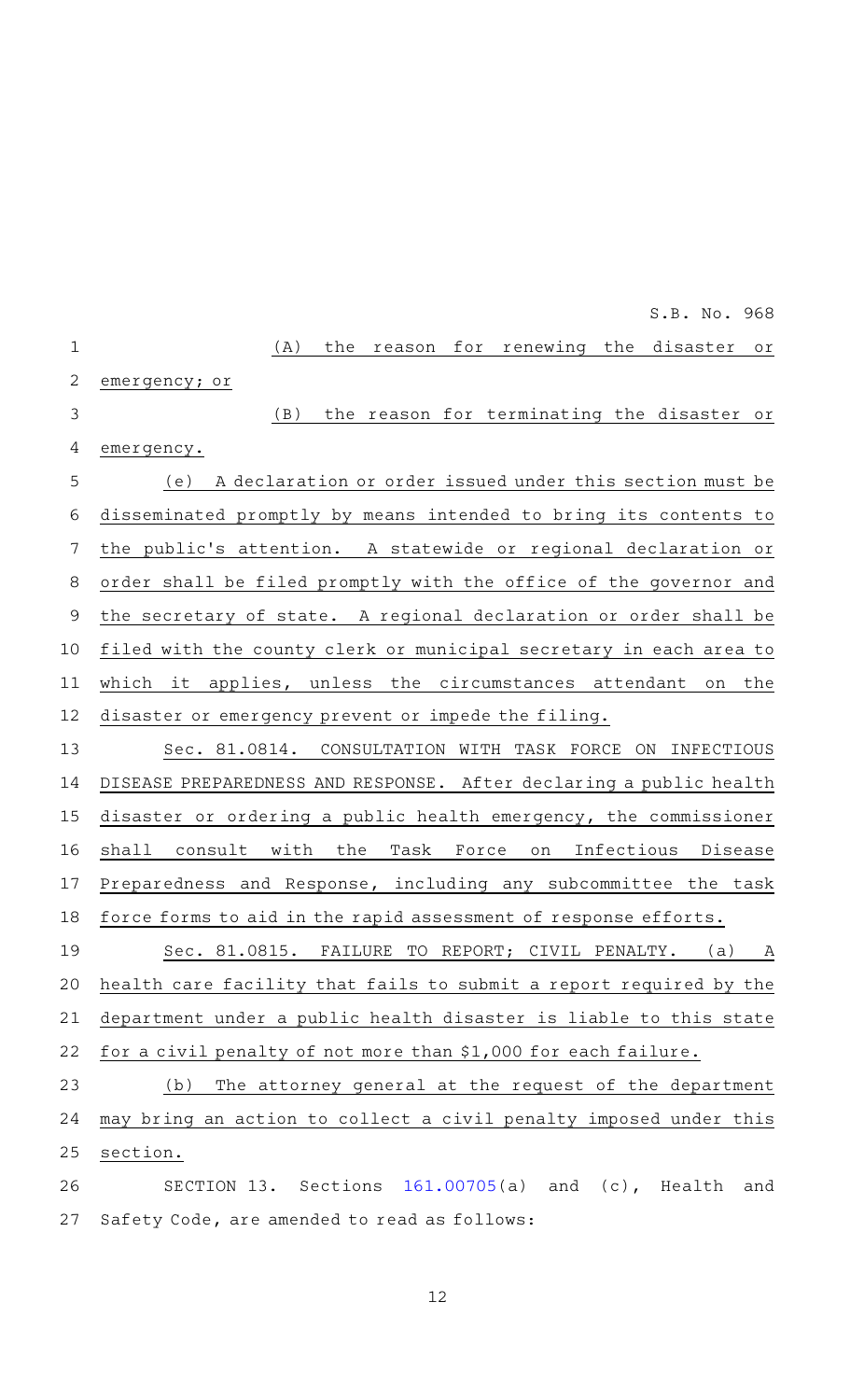(a) The department shall maintain a registry of persons who receive an immunization  $or [7]$  antiviral[ $or$  and other medication] administered to prepare for a potential disaster, public health disaster [emergency], terrorist attack, hostile military or paramilitary action, or extraordinary law enforcement emergency or in response to a declared disaster, public health disaster [emergency], terrorist attack, hostile military or paramilitary action, or extraordinary law enforcement emergency. A health care provider who administers an immunization or  $[\tau]$  antiviral  $[\tau]$  or other medication] shall provide the data elements to the department. At the request and with the authorization of the health care provider, the data elements may be provided through a health information exchange as defined by Section [182.151](http://www.statutes.legis.state.tx.us/GetStatute.aspx?Code=HS&Value=182.151&Date=6/1/2021). 1 2 3 4 5 6 7 8 9 10 11 12 13

(c) The department shall track adverse reactions to an immunization or  $\left[\right.-\right]$  antiviral  $\left[-\right.$  and other medication] administered to prepare for a potential disaster, public health disaster [emergency], terrorist attack, hostile military or paramilitary action, or extraordinary law enforcement emergency or in response to a declared disaster, public health disaster [emergency], terrorist attack, hostile military or paramilitary action, or extraordinary law enforcement emergency. A health care provider who administers an immunization  $or [7]$  antiviral[ $\rightarrow$  or other medication] may provide data related to adverse reactions to the department. 14 15 16 17 18 19 20 21 22 23 24

SECTION 14. Subchapter  $A$ , Chapter [161](http://www.statutes.legis.state.tx.us/GetStatute.aspx?Code=HS&Value=161&Date=6/1/2021), Health and Safety Code, is amended by adding Section 161.0085 to read as follows: Sec. 161.0085. COVID-19 VACCINE PASSPORTS PROHIBITED. (a) 25 26 27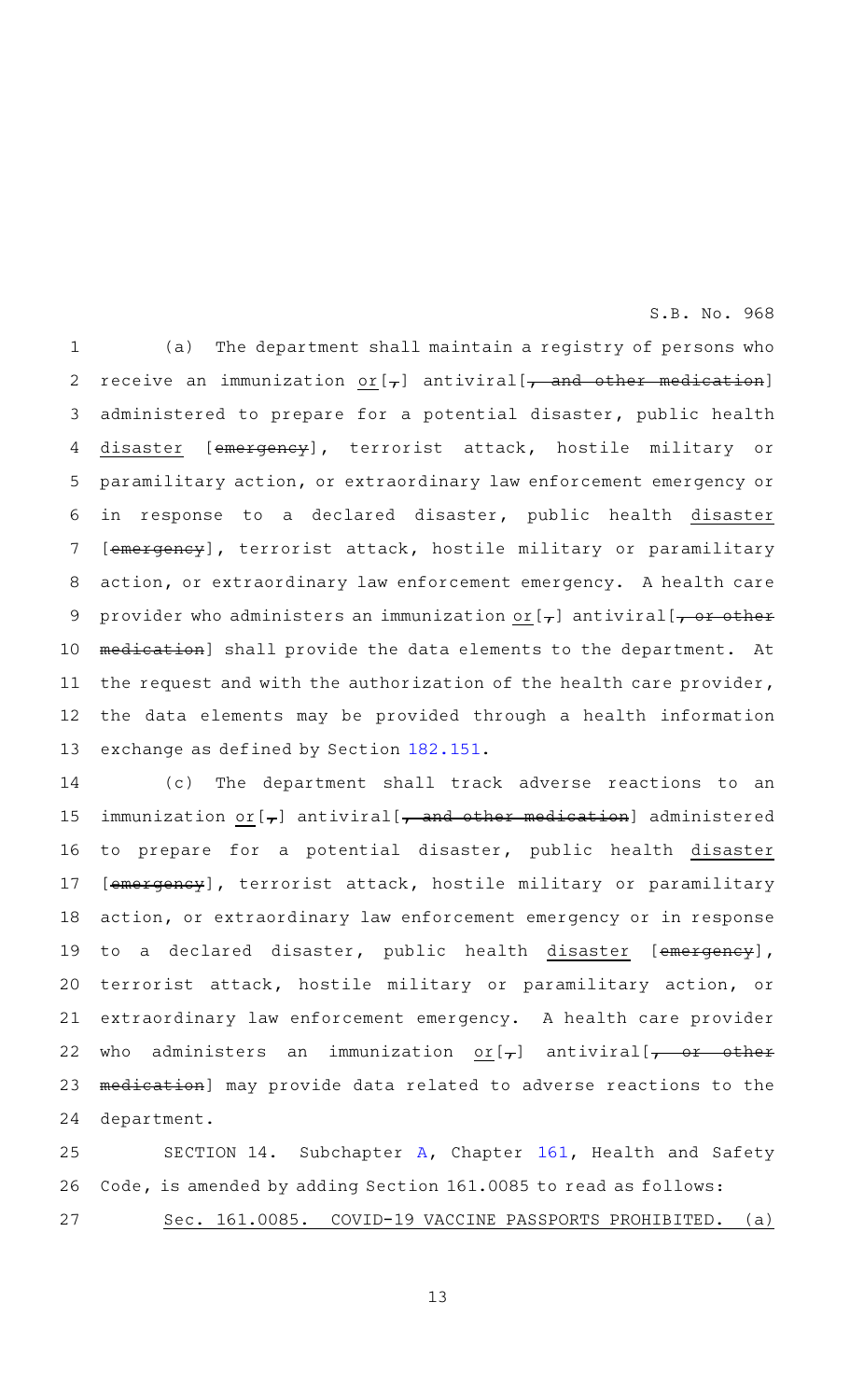In this section, "COVID-19" means the 2019 novel coronavirus disease. (b) A governmental entity in this state may not issue a vaccine passport, vaccine pass, or other standardized documentation to certify an individual 's COVID-19 vaccination status to a third party for a purpose other than health care or otherwise publish or share any individual 's COVID-19 immunization record or similar health information for a purpose other than health care. (c)AAA business in this state may not require a customer to provide any documentation certifying the customer 's COVID-19 vaccination or post-transmission recovery on entry to, to gain access to, or to receive service from the business. A business that fails to comply with this subsection is not eligible to receive a grant or enter into a contract payable with state funds. (d) Notwithstanding any other law, each appropriate state agency shall ensure that businesses in this state comply with Subsection (c) and may require compliance with that subsection as a condition for a license, permit, or other state authorization necessary for conducting business in this state. (e) This section may not be construed to:  $(1)$  restrict a business from implementing COVID-19 screening and infection control protocols in accordance with state and federal law to protect public health; or  $(2)$  interfere with an individual's right to access the individual 's personal health information under federal law. SECTION 15. Subchapter [C,](http://www.statutes.legis.state.tx.us/GetStatute.aspx?Code=HS&Value=1001.051&Date=6/1/2021) Chapter [1001](http://www.statutes.legis.state.tx.us/GetStatute.aspx?Code=HS&Value=1001&Date=6/1/2021), Health and Safety 1 2 3 4 5 6 7 8 9 10 11 12 13 14 15 16 17 18 19 20 21 22 23 24 25 26 27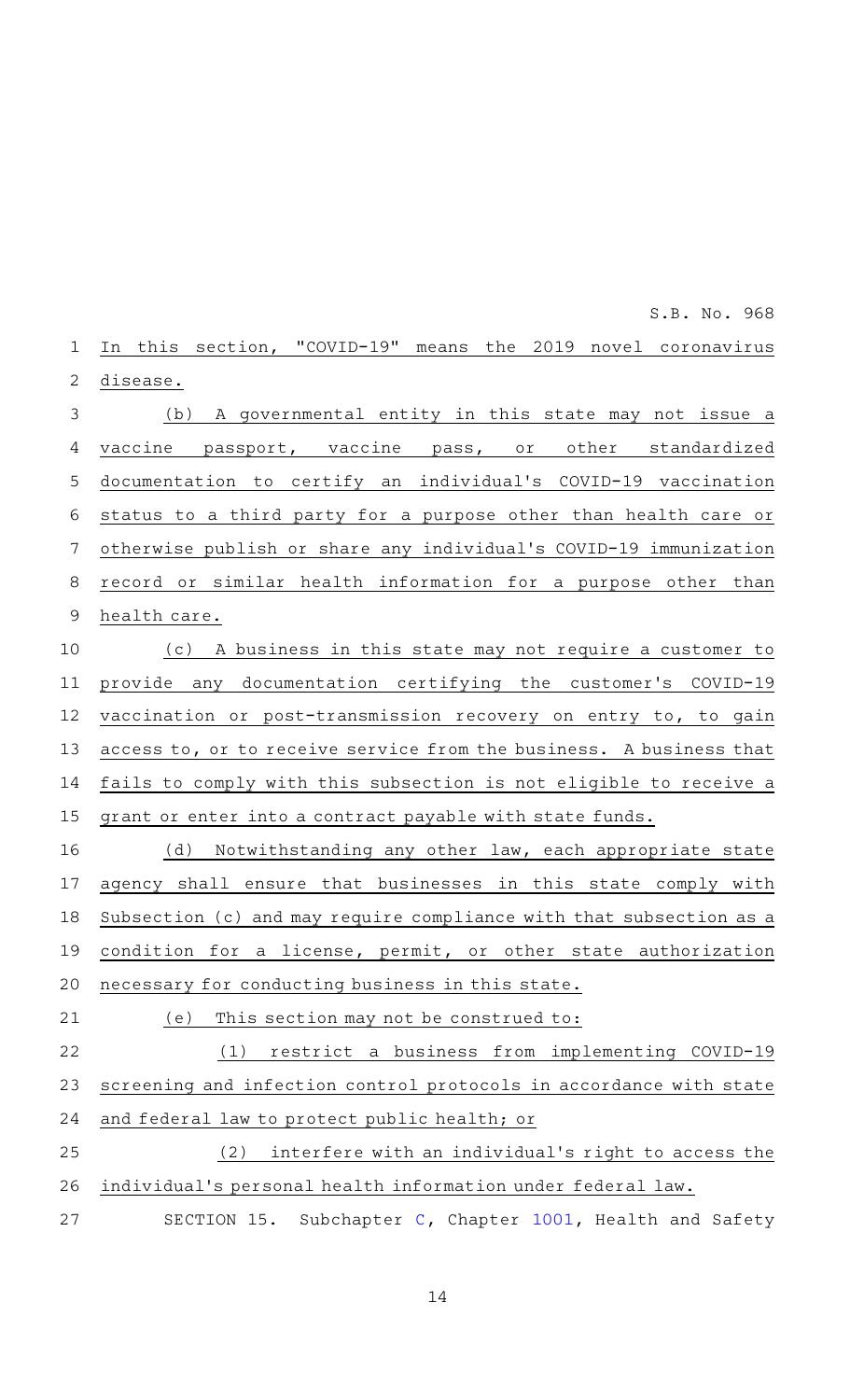| $\mathbf 1$    | Code, is amended by adding Section 1001.0515 to read as follows:   |
|----------------|--------------------------------------------------------------------|
| $\overline{2}$ | Sec. 1001.0515. OFFICE OF CHIEF STATE EPIDEMIOLOGIST.<br>(a)       |
| 3              | The commissioner shall:                                            |
| 4              | (1)<br>establish an Office of Chief State Epidemiologist           |
| 5              | the department to provide expertise in public health<br>within     |
| 6              | activities and policy in this state by:                            |
| 7              | evaluating epidemiologic, medical,<br>(A)<br>and                   |
| 8              | health care information; and                                       |
| $\mathcal{G}$  | (B)<br>identifying pertinent research<br>and                       |
| 10             | evidence-based best practices; and                                 |
| 11             | appoint a physician licensed to practice medicine<br>(2)           |
| 12             | in this state as the chief state epidemiologist to administer the  |
| 13             | Office of Chief State Epidemiologist.                              |
| 14             | The chief state epidemiologist must:<br>(b)                        |
| 15             | be board certified in a medical specialty; and<br>(1)              |
| 16             | (2)<br>have significant experience in public health and            |
| 17             | an advanced degree in public health, epidemiology, or a related    |
| 18             | field.                                                             |
| 19             | The chief state epidemiologist serves as:<br>(c)                   |
| 20             | the department expert on epidemiological matters<br>(1)            |
| 21             | and on communicable and noncommunicable diseases; and              |
| 22             | the department's senior science representative and<br>(2)          |
| 23             | primary contact for the Centers for Disease Control and Prevention |
| 24             | and other federal agencies related to epidemiologic science and    |
| 25             | disease surveillance.                                              |
| 26             | The chief state epidemiologist may provide professional<br>(d)     |
| 27             | scientific consultation regarding epidemiology and disease<br>and  |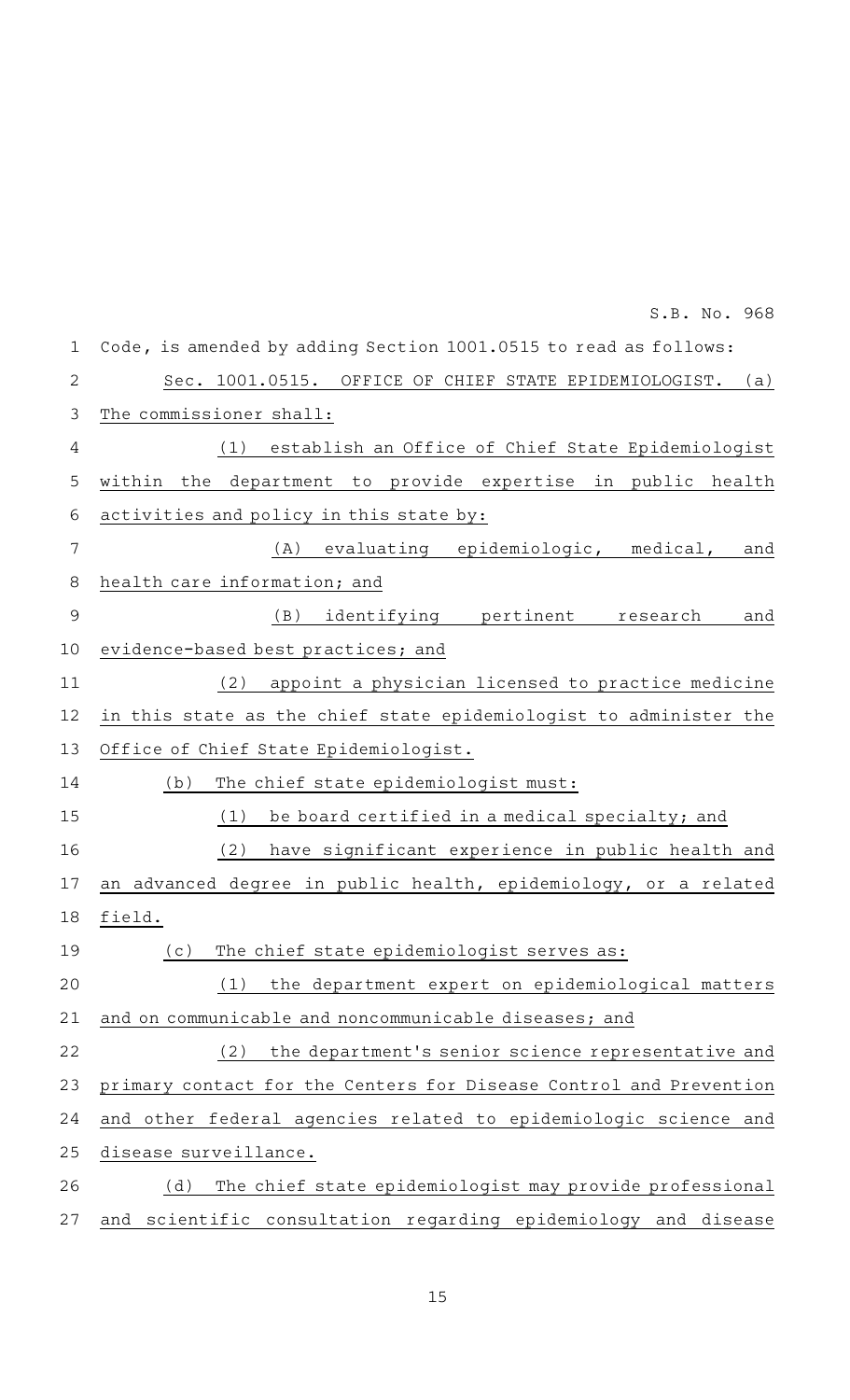control, harmful exposure, and injury prevention to state agencies, health facilities, health service regions, local health authorities, local health departments, and other entities. 1 2 3

(e) Notwithstanding any other law, the chief state epidemiologist may access information from the department to implement duties of the epidemiologist 's office. Reports, records, and information provided to the Office of Chief State Epidemiologist that relate to an epidemiologic or toxicologic investigation of human illness or conditions and of environmental exposure that are harmful or believed to be harmful to the public health are confidential and not subject to disclosure under Chapter [552,](http://www.statutes.legis.state.tx.us/GetStatute.aspx?Code=GV&Value=552&Date=6/1/2021) Government Code, and may not be released or made public on subpoena or otherwise, except for statistical purposes if released in a manner that prevents identification of any person. 4 5 6 7 8 9 10 11 12 13 14

SECTION 16. Section  $1001.089(a)(2)$  $1001.089(a)(2)$ , Health and Safety Code, is amended to read as follows: 15 16

(2) "Local public health entity" means a local health authority, local health unit, local health department, or public health district. 17 18 19

SECTION 17. Section [81.082\(](http://www.statutes.legis.state.tx.us/GetStatute.aspx?Code=HS&Value=81.082&Date=6/1/2021)e), Health and Safety Code, is repealed. 20 21

SECTION 18. (a) In this section, "council" means the Preparedness Coordinating Council advisory committee established by the Health and Human Services Commission under Section [1001.035](http://www.statutes.legis.state.tx.us/GetStatute.aspx?Code=HS&Value=1001.035&Date=6/1/2021), Health and Safety Code, for the Department of State Health Services. 22 23 24 25 26

(b) In coordination with the emergency management council 27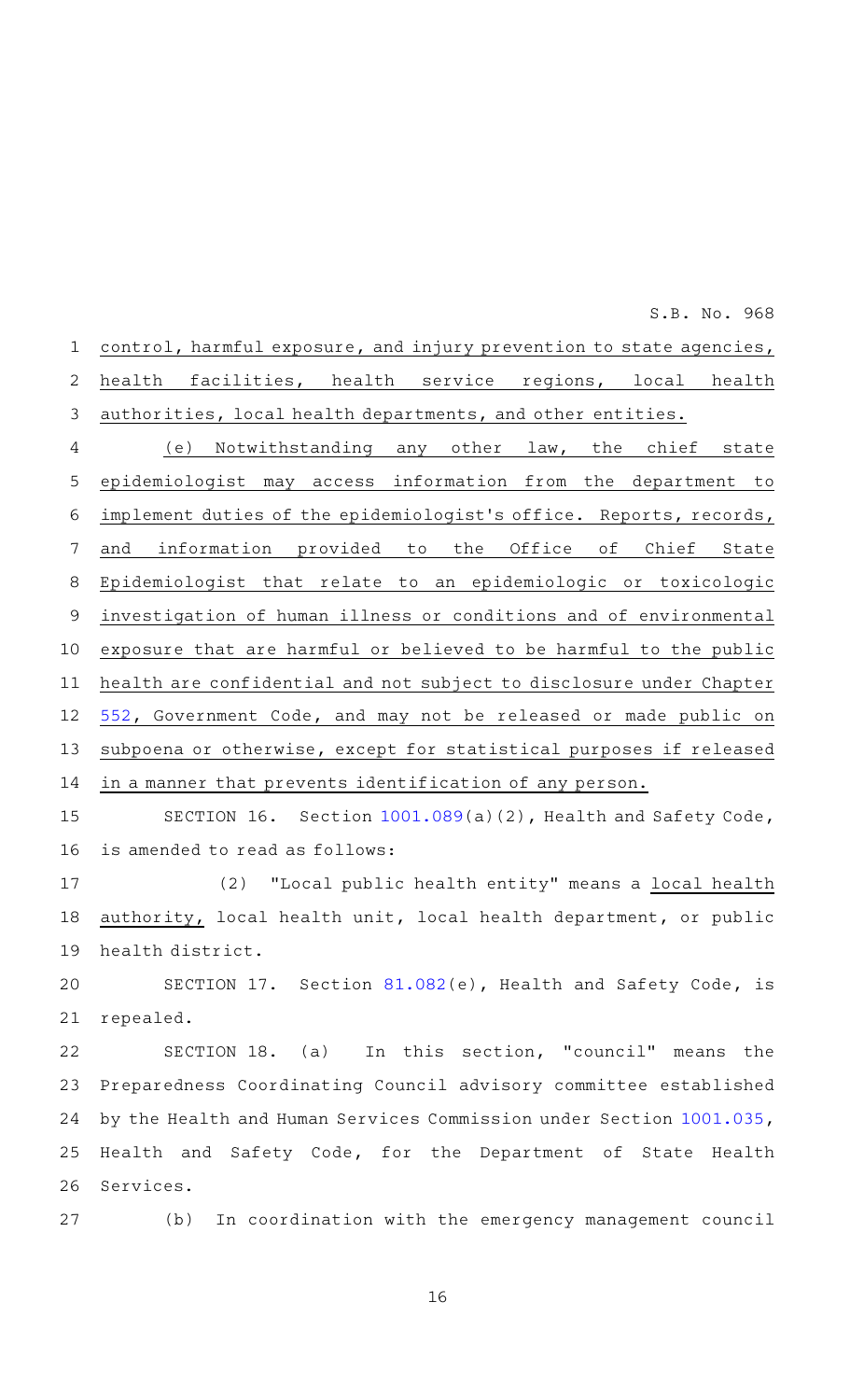established by the governor under Section [418.013](http://www.statutes.legis.state.tx.us/GetStatute.aspx?Code=GV&Value=418.013&Date=6/1/2021), Government Code, the council shall conduct a study on this state 's response to the 2019 novel coronavirus disease. The council shall examine the roles of the Department of State Health Services, the Health and Human Services Commission, and the Texas Division of Emergency Management relating to public health disaster and emergency planning and response efforts and determine the efficacy of the state emergency operations plan in appropriately identifying agency responsibilities. The council may collaborate with an institution of higher education in this state to conduct the study. 1 2 3 4 5 6 7 8 9 10

(c) Not later than nine months after the date the declared public health disaster related to the 2019 novel coronavirus disease is terminated, or September 1, 2023, whichever is earlier, the council shall prepare and submit a written report to the governor, the lieutenant governor, the speaker of the house of representatives, and the members of the legislature on the results of the study conducted under Subsection (b) of this section. The report must include recommendations for legislative improvements for public health disaster and public health emergency response and preparedness. 11 12 13 14 15 16 17 18 19 20

21

(d) This section expires September 1, 2023.

SECTION 19. Section 418.0125, Government Code, as added by this Act, applies only to an order issued or regulation adopted on or after the effective date of this Act. 22 23 24

SECTION 20. As soon as practicable, but not later than August 31, 2022, the Department of State Health Services shall implement the disease prevention information system as required by 25 26 27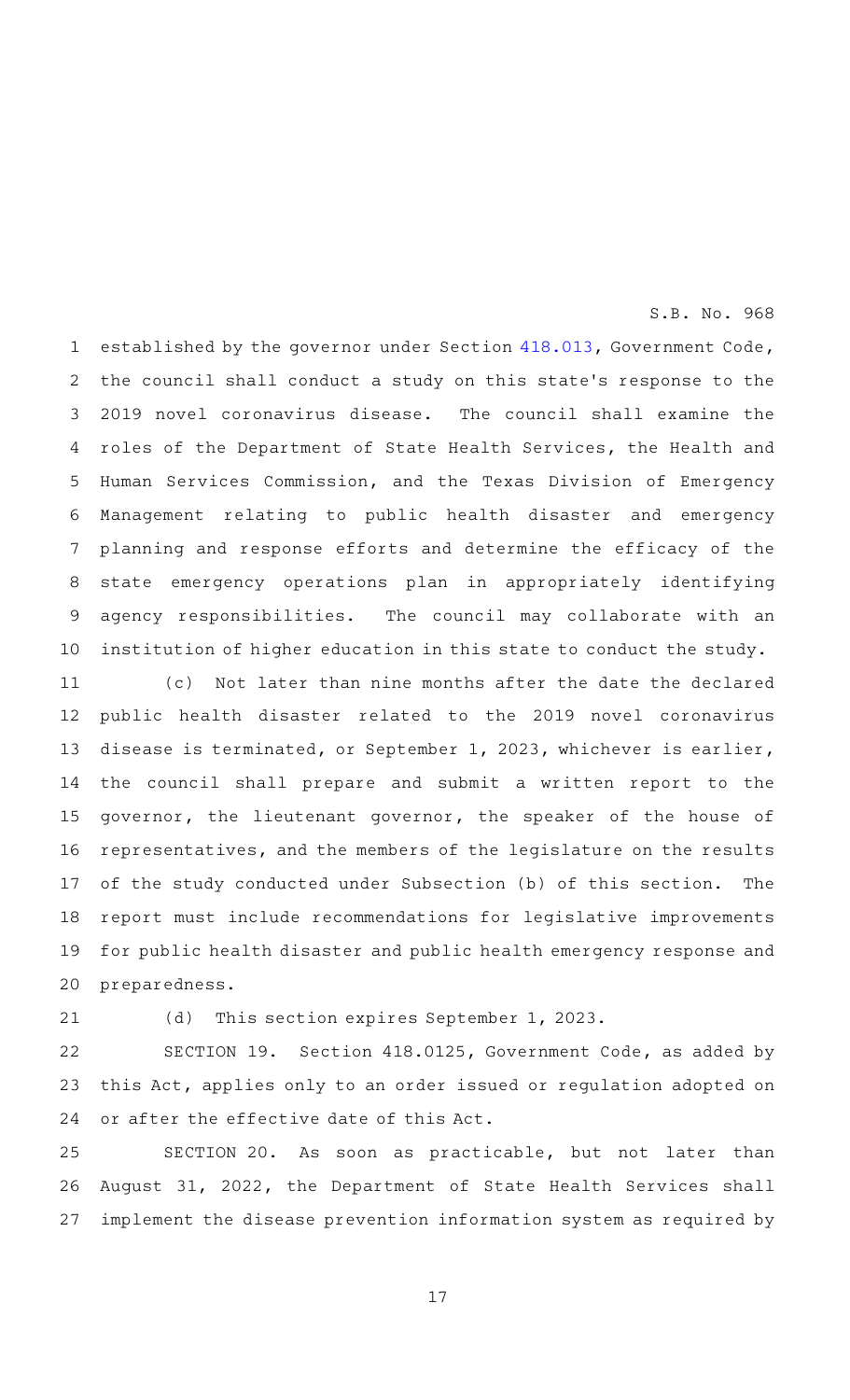Section 418.1861, Government Code, as added by this Act. 1

SECTION 21. As soon as practicable after the effective date of this Act, the Texas Division of Emergency Management shall adopt the rules necessary to implement Subchapter J, Chapter [418](http://www.statutes.legis.state.tx.us/GetStatute.aspx?Code=GV&Value=418&Date=6/1/2021), Government Code, as added by this Act. 2 3 4 5

SECTION 22. (a) The Department of State Health Services and the Preparedness Coordinating Council advisory committee are required to implement this Act only if the legislature appropriates money specifically for that purpose. If the legislature does not appropriate money specifically for that purpose, the department and council may, but are not required to, implement this Act using other appropriations available for that purpose. 6 7 8 9 10 11 12

(b) The Department of State Health Services shall use any available federal money to implement this Act. 13 14

SECTION 23. This Act takes effect immediately if it receives a vote of two-thirds of all the members elected to each house, as provided by Section [39,](http://www.statutes.legis.state.tx.us/GetStatute.aspx?Code=CN&Value=3.39&Date=6/1/2021) Article III, Texas Constitution. If this Act does not receive the vote necessary for immediate effect, this Act takes effect September 1, 2021. 15 16 17 18 19